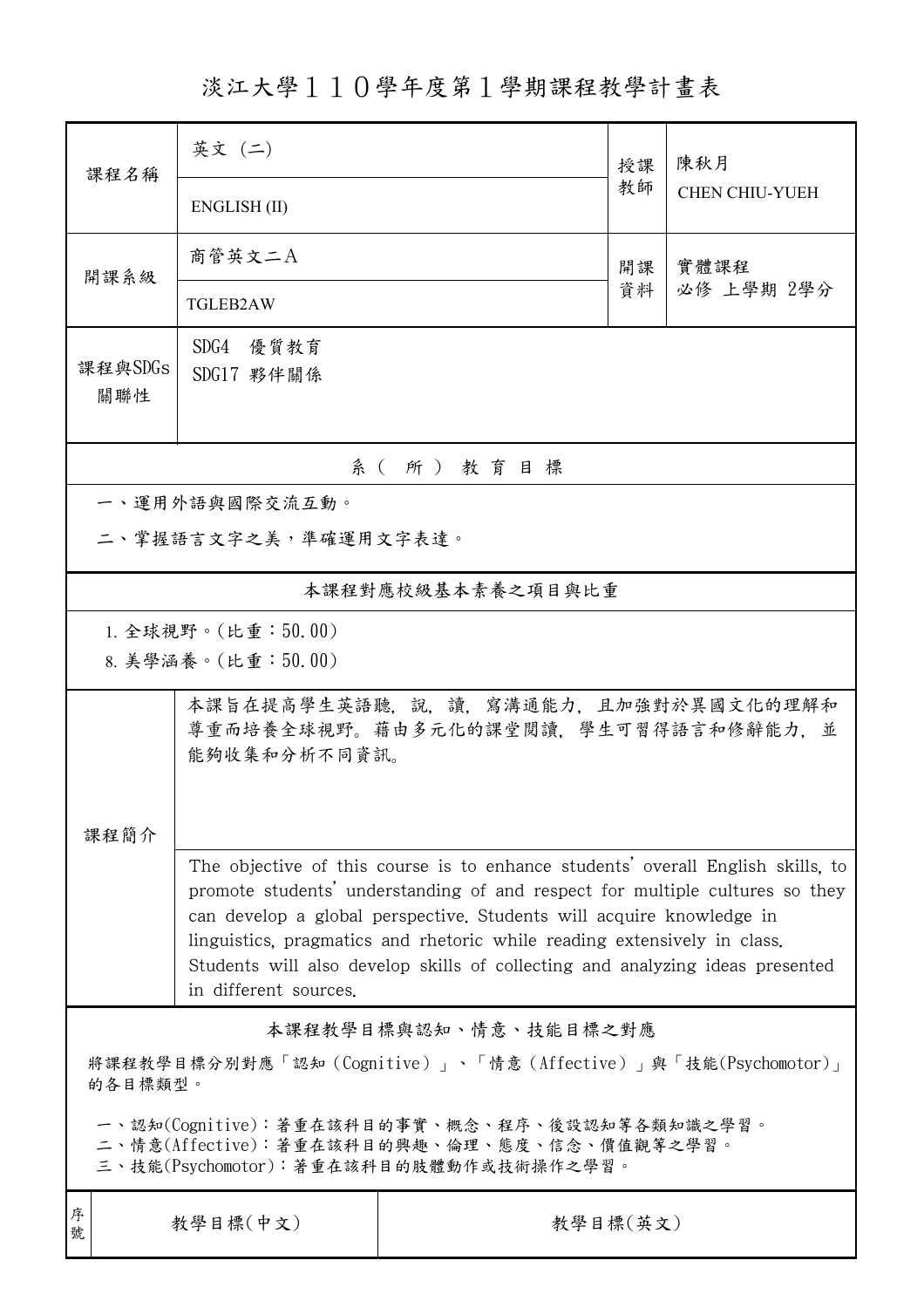| $\mathbf{1}$   | 1. 運用英語自我介紹、對話, 提<br>出問題或說出感想。<br>2. 書寫文法正確的英文句子。<br>3. 理解英文文章的大意、組織與<br>用字。 |                                               |                            | 1. To help students use English to introduce<br>themselves, carry out a conversation, raise questions,<br>or express opinions.<br>2. To teach how to write grammatically correct<br>sentences in English.<br>3. To help students understand the main idea.<br>organization, and diction of English texts. |                                              |  |  |  |  |
|----------------|------------------------------------------------------------------------------|-----------------------------------------------|----------------------------|-----------------------------------------------------------------------------------------------------------------------------------------------------------------------------------------------------------------------------------------------------------------------------------------------------------|----------------------------------------------|--|--|--|--|
|                |                                                                              |                                               |                            | 教學目標之目標類型、核心能力、基本素養教學方法與評量方式                                                                                                                                                                                                                                                                              |                                              |  |  |  |  |
| 序號             | 目標類型                                                                         | 院、系 $(\hbox{\ensuremath{\mathfrak{m}}})\vert$ | 校級<br>核心能力 基本素養            | 教學方法                                                                                                                                                                                                                                                                                                      | 評量方式                                         |  |  |  |  |
| $\mathbf{1}$   | 認知                                                                           |                                               | 18                         | 講述、討論                                                                                                                                                                                                                                                                                                     | 測驗、作業、討論(含<br>課堂、線上)、報告(含<br>口頭、書面)、活動參<br>與 |  |  |  |  |
|                | 授課進度表                                                                        |                                               |                            |                                                                                                                                                                                                                                                                                                           |                                              |  |  |  |  |
| 週<br>欤         | 日期起訖                                                                         |                                               | 內 容 (Subject/Topics)<br>備註 |                                                                                                                                                                                                                                                                                                           |                                              |  |  |  |  |
| $\mathbf{1}$   | $110/09/22$ ~<br>110/09/28                                                   | Orientation                                   |                            |                                                                                                                                                                                                                                                                                                           |                                              |  |  |  |  |
| $\overline{c}$ | $110/09/29$ ~<br>110/10/05                                                   | Unit 1                                        |                            |                                                                                                                                                                                                                                                                                                           |                                              |  |  |  |  |
| 3              | $110/10/06 \sim$<br>110/10/12                                                | Unit 1                                        |                            |                                                                                                                                                                                                                                                                                                           |                                              |  |  |  |  |
| 4              | $110/10/13$ ~<br>110/10/19                                                   | Unit 1                                        |                            |                                                                                                                                                                                                                                                                                                           |                                              |  |  |  |  |
| 5              | $110/10/20$ ~<br>110/10/26                                                   | Unit 2                                        |                            |                                                                                                                                                                                                                                                                                                           |                                              |  |  |  |  |
|                | $110/10/27$ ~<br>110/11/02                                                   | Unit 2                                        |                            |                                                                                                                                                                                                                                                                                                           |                                              |  |  |  |  |
| 7              | $110/11/03$ ~<br>110/11/09                                                   | Unit 2                                        |                            |                                                                                                                                                                                                                                                                                                           |                                              |  |  |  |  |
| 8              | $110/11/10$ ~<br>110/11/16                                                   | Unit 3                                        |                            |                                                                                                                                                                                                                                                                                                           |                                              |  |  |  |  |
| 9              | $110/11/17$ ~<br>110/11/23                                                   | 期中考試週                                         |                            |                                                                                                                                                                                                                                                                                                           |                                              |  |  |  |  |
| 10             | $110/11/24$ ~<br>110/11/30                                                   | Unit 3                                        |                            |                                                                                                                                                                                                                                                                                                           |                                              |  |  |  |  |
| 11             | $110/12/01$ ~<br>110/12/07                                                   | Unit 3                                        |                            |                                                                                                                                                                                                                                                                                                           |                                              |  |  |  |  |
| 12             | $110/12/08$ ~<br>110/12/14                                                   | Unit 4                                        |                            |                                                                                                                                                                                                                                                                                                           |                                              |  |  |  |  |
| 13             | $110/12/15$ ~<br>110/12/21                                                   | Unit 4                                        |                            |                                                                                                                                                                                                                                                                                                           |                                              |  |  |  |  |
| 14             | $110/12/22$ ~<br>110/12/28                                                   | Unit 4                                        |                            |                                                                                                                                                                                                                                                                                                           |                                              |  |  |  |  |
|                |                                                                              |                                               |                            |                                                                                                                                                                                                                                                                                                           |                                              |  |  |  |  |